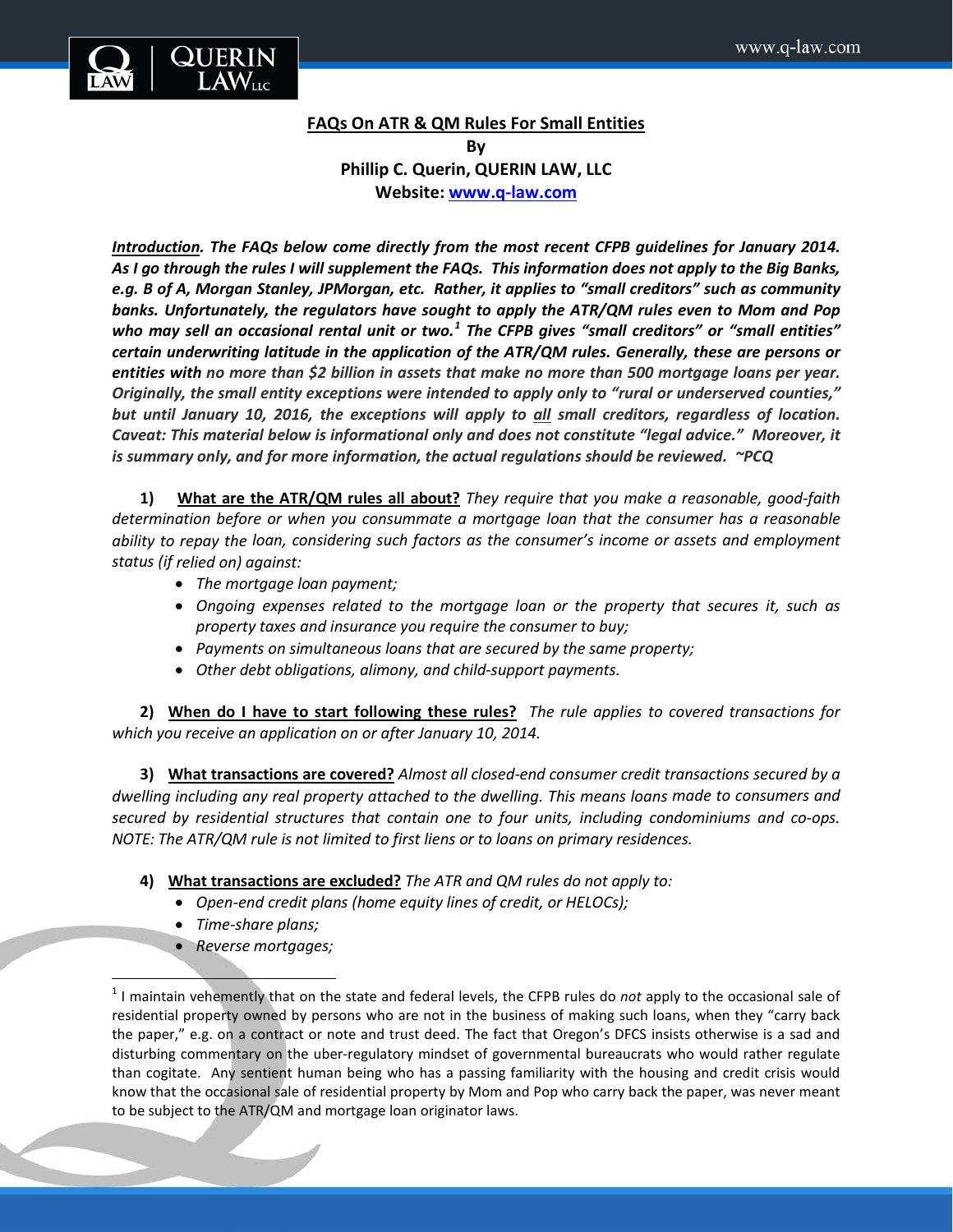

- *Temporary or bridge loans with terms of 12 months or less (with possible renewal);*
- *A construction phase of 12 months or less (with possible renewal) of a construction-topermanent loan;*
- *Consumer credit transactions secured by vacant land;*
- *In addition, certain types of creditors or loan programs may be exempt from the ATR requirements.*

**5) How long do I have to keep records on compliance with the rules?** *Three years after consummation of the transaction – although you may want to keep records longer for business purposes.*

**6) Specifically, what is ATR and what standard does it set?** *The term "ATR" stands for "ability to repay." Under the general ATR standard, you must make a reasonable, good-faith determination that the consumer has a reasonable ability to repay the loan before (or when) you consummate a covered mortgage loan transaction.*

**7) What factors must I consider in making that determination?** *There are eight factors you must consider in your underwriting of the loan [Note: The rule does not preclude you from considering additional factors, but you must consider at least these eight factors]:*

- *Current or reasonably expected income or assets [excluding the value of the property that secures the loan] that the consumer will rely on to repay the loan;*
- *Current employment status [assuming you rely on employment income when assessing the consumer's ability to repay];*
- *Monthly mortgage payment for this loan. [This is calculated by using the introductory or fullyindexed rate, whichever is higher, and monthly, fully-amortizing payments that are substantially equal.];*
- *Monthly payment on any simultaneous loans secured by the same property;*
- *Monthly payments for property taxes and insurance that you require the consumer to buy, and certain other costs related to the property such as homeowners association fees or ground rent;*
- *Debts, alimony, and child- support obligations;*
- *Monthly debt-to-income ratio or residual income, that you calculated using the total of all of the mortgage and non-mortgage obligations listed above, as a ratio of gross monthly income;*
- *Credit history.*
- **8) What type of credit history should I be looking for?** *Here's what the CFPB says:*
	- *A credit report generally is considered a reasonably reliable third-party record for verification purposes.*
	- *While the rule requires that you examine credit history, it does not prescribe a particular type of credit history to consider or prescribe specifically how you should judge the information you receive. Your consideration of credit history must be reasonable in light of the facts and circumstances.*
	- *Credit history might include information about:*
		- o *Number and age of credit lines;*
		- o *Payment history;*
		- o *Judgments;*
		- o *Collections;*
		- o *Bankruptcies;*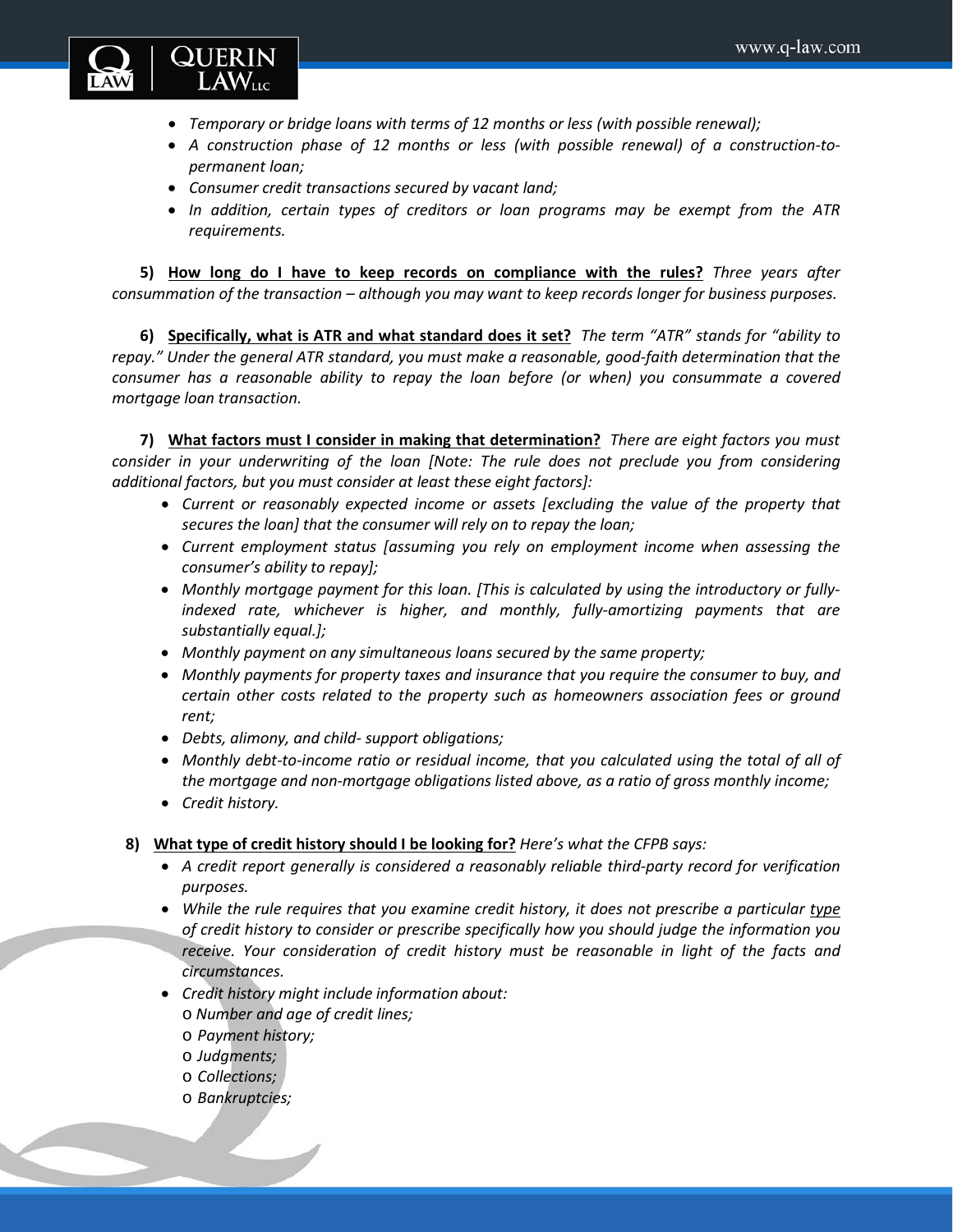

- o *Nontraditional credit references such as rental payment history or utility payments [If you know, or have a reason to know, that the information on a consumer's credit report is inaccurate, you can ignore it. For example, there might be a fraud alert or a dispute on the credit report, or the consumer may present other evidence that contradicts the credit report. In those cases, you may choose to disregard the inaccurate or disputed items.];*
- *If the consumer lists a debt obligation that does not show up on the credit report, you may accept the consumer's statement about the existence and amount of the obligation without further verification.*
- **9) How do I verify this information?** *Here is what the CFPB says:*
	- *You must use "reasonably reliable third-party records." [For example, you generally cannot rely on what consumers orally tell you about their income. You must verify a consumer's income using documents such as W-2s or payroll statements.];*
	- *The rule provides for a wide variety of sources and documents that may help you to verify the information you rely on to determine ATR. You have significant flexibility in how you verify each of the eight factors. For example:*
		- o *In addition to a W-2 or payroll statement, you may verify income using tax returns, bank statements, receipts from check-cashing or funds-transfer services, benefits-program documentation, or records from an employer. Copies of tax-return transcripts or payroll statements can be obtained directly from the consumer or from a service provider, and need not be obtained directly from a government agency or employer, as long as the records are reasonably reliable and specific to the individual consumer;*
		- o *If a consumer has more income than, in your reasonable and good-faith judgment, is needed to repay the loan, you do not have to verify the extra income. [E.g. if a consumer has both a full- time and a part-time job and you reasonably determine that income from the full-time job is enough for the consumer to be able to repay the loan, you do not have to verify income from the part-time job.];*
		- o *You can document a consumer's employment status by calling the employer and getting oral verification, as long as you maintain a record of the information you received on the call;*
		- o *You can use a credit report to verify a consumer's debt obligations; you do not need to obtain individual statements for every debt;*
		- o *If a consumer does not have a credit history from a credit bureau, you can choose to verify credit history using documents that show nontraditional credit references, such as rental payment history or utility payments.*

**10) What are "reasonably reliable third-party records"?** *The CFPB includes a list of some examples, though it does not purport to be all-inclusive:*

- *Records from government organizations such as a tax authority or local government;*
- *Federal, state, or local government agency letters detailing the consumer's income, benefits, or entitlements;*
- *Statements provided by a cooperative, condominium, or homeowners association;*
- *A ground rent or lease agreement;*
- *Credit reports;*
- *Statements for student loans, auto loans, credit cards, or existing mortgages;*
- *Court orders for alimony or child support;*
- *Copies of the consumer's federal or state tax returns;*